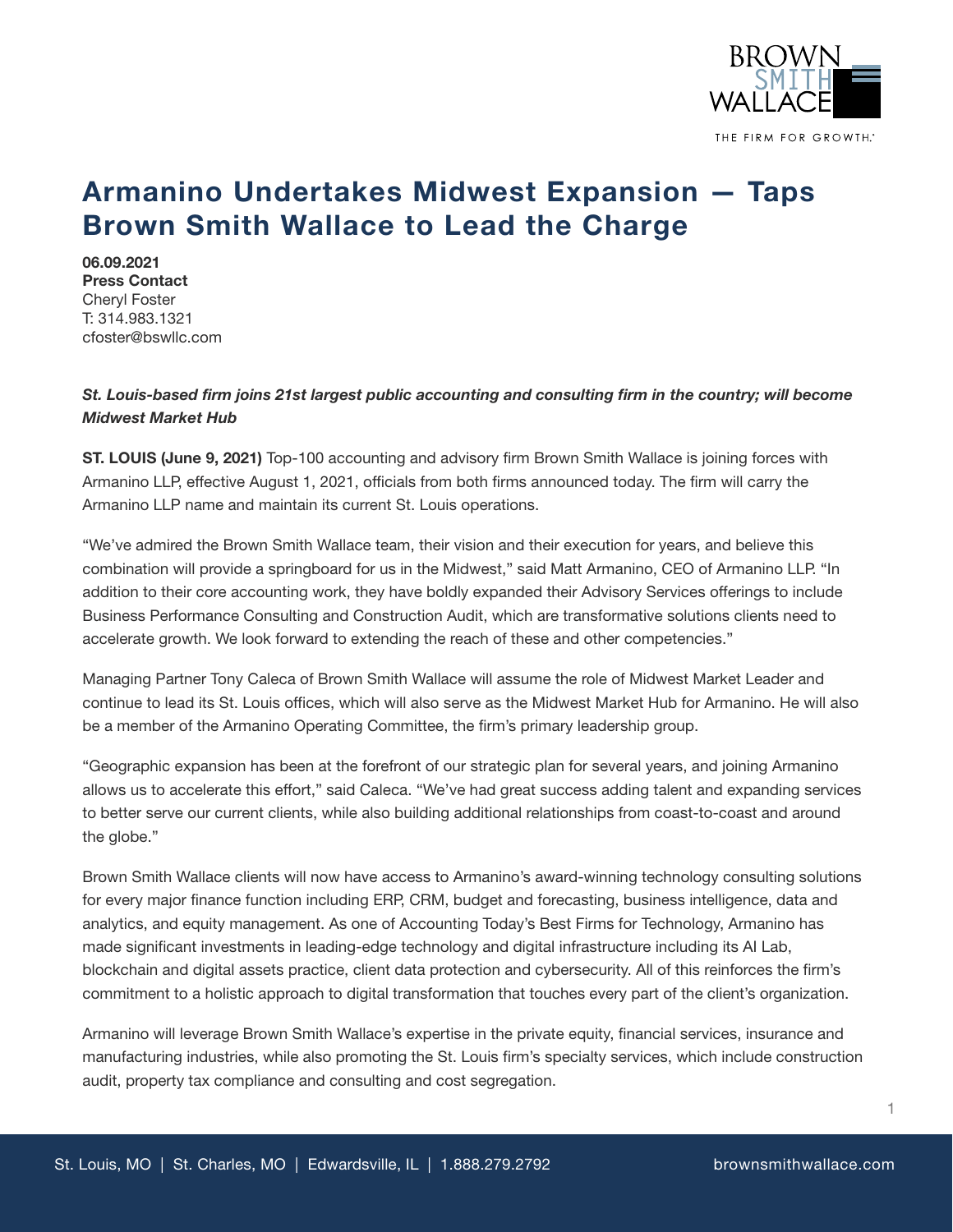

THE FIRM FOR GROWTH."

"As the Midwest Market Hub, our St. Louis office will be critical in the years ahead as we promote these and other specialty areas, grow our talent, and deliver insightful, strategic, and informative counsel and advice to our clients," said Armanino. "Our clients will also enjoy the benefits of our comprehensive suite of technology solutions and the synergies offered by our network of office locations and our successful track record opening new ones."

In addition to Caleca, a number of partners and professionals will assume leadership roles with Armanino, making the St. Louis team a core component of the national firm. Some examples of these include:

- Bryan Graiff, partner in charge of Transaction Advisory and Litigation Support and Private Equity Industry Group Leader, will be the Transaction Advisory and Private Equity Industry Leader for the combined firm
- Alan Fine, tax partner and Insurance Industry Group Leader, and Todd Goldenhersh, an audit partner, will join the leadership of the combined firm's Insurance Industry team
- Steve Schueppert, partner in charge of Audit and Manufacturing & Distribution Industry Group Leader, and Kevin Boeving, a tax partner, will join the leadership of the combined firm's Manufacturing and Distribution Industry team
- Lincoln Gray, an audit partner and Financial Services Industry Group Leader, and Amy Ribick, an advisory partner, will join the leadership of the combined firm's Financial Services team
- Karen Stern, partner in charge of the Entrepreneurial Services Group, and Caleca are joining the Board of Directors of the Armanino Foundation

Nationally, Armanino will operate 19 locations with close to 2,000 employees in 31 states when the transaction closes August 1, 2021. St. Louis will be home to the second-largest concentration of Armanino employees and together both firms will have a projected annual revenue of \$460 million in 2021.

"While our name is changing, our highly personalized approach to our clients will not, and they will continue to enjoy the outstanding services provided by their current St. Louis team," said Caleca. "Our clients will also be able to take advantage of the robust resources and depth of expertise that comes with being part of a top-25 accounting and consulting organization with national reach."

"Our firms have enjoyed a long-standing relationship over the years, and we recognized we have an almost mirrored vision and culture," Caleca added. "Combining our collective talents and resources will create a truly unique firm in our industry that benefits our clients, colleagues and the communities were serve. This is truly a partnership of opportunity."